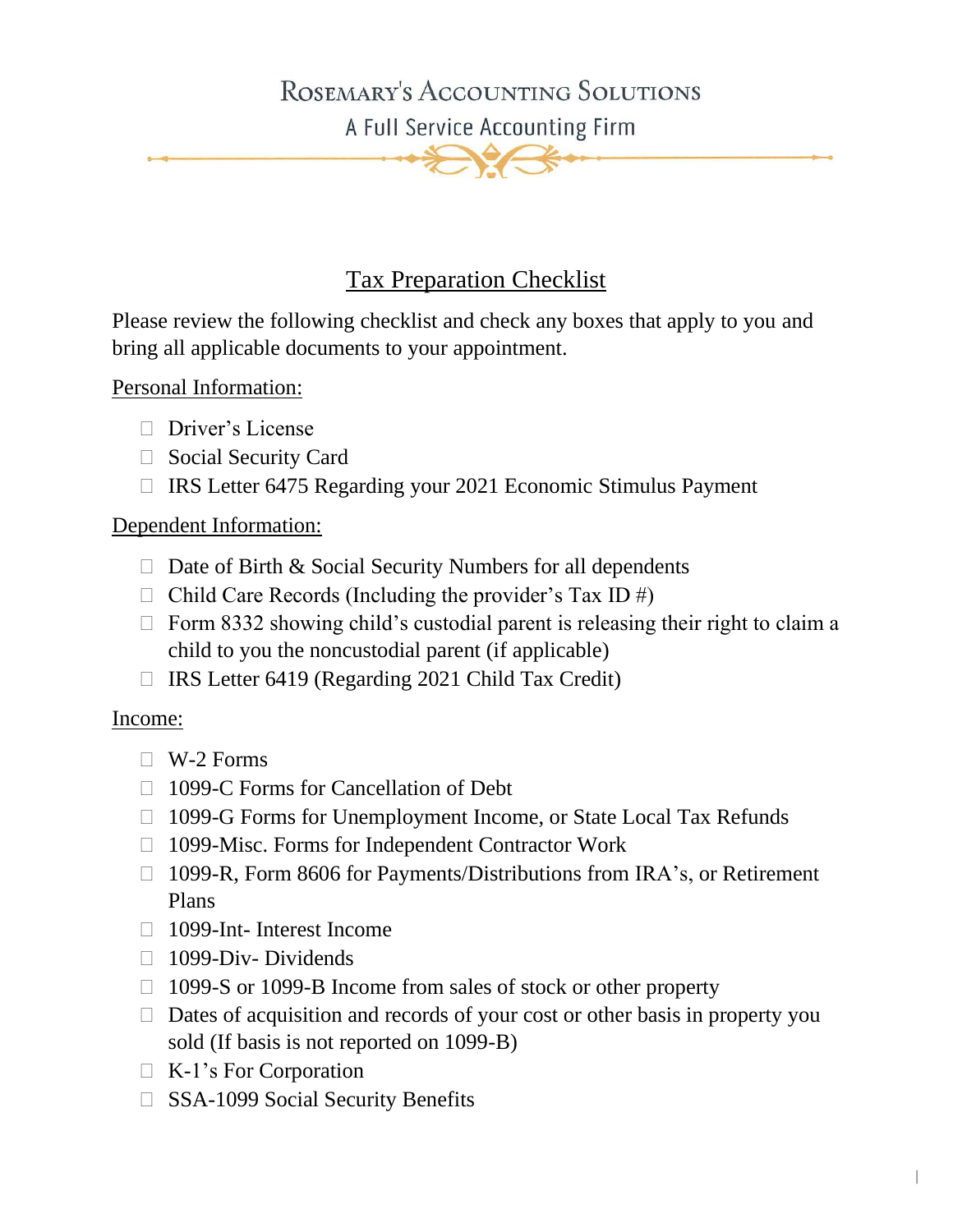# ROSEMARY'S ACCOUNTING SOLUTIONS

A Full Service Accounting Firm



- Alimony Received
- $\Box$  Business Income Profit & Loss
- $\Box$  Health Savings Account and long-term care reimbursements (1099-SA)

#### Rental Income

- $\Box$  Records of Income & Expenses
- $\Box$  Rental Asset Information (cost, date placed in service, etc.) for depreciation

#### Other Income & Losses

- $\Box$  Gambling Income (W-2G or records showing income, as well as expense records)
- Jury Duty Records
- $\Box$  Record of Alimony Paid (Need ex-spouse's name and SSN)

#### Types of Deductions you may be Eligible For

#### Home Ownership

- □ 1098-INT Mortgage Interest
- □ Real Estate and Personal Property Taxes
- Receipts for Energy-Savings Home Improvements (Solar Panels, Solar Water Heater)

#### Charitable Donations

- $\Box$  Cash amounts donated to houses or worship, schools, other charitable organizations
- $\Box$  Records of non-cash charitable donations